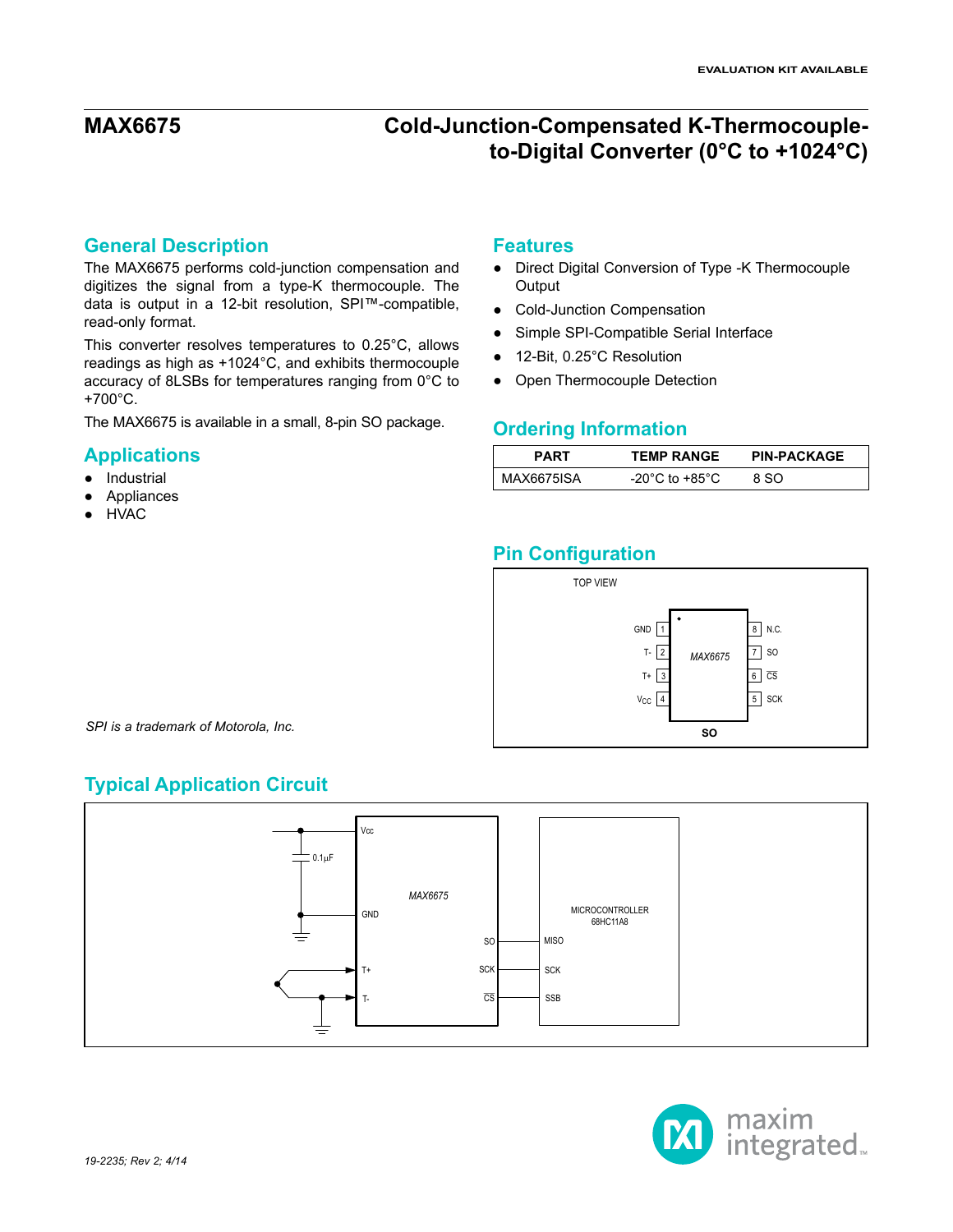# **Absolute Maximum Ratings**

| ESD Protection (Human Body Model)  ±2000V      |  |
|------------------------------------------------|--|
| Continuous Power Dissipation ( $T_A$ = +70°C)  |  |
| 8-Pin SO (derate 5.88mW/°C above +70°C)  471mW |  |
|                                                |  |
|                                                |  |

| SO Package |  |
|------------|--|
|            |  |
|            |  |
|            |  |
|            |  |

Stresses beyond those listed under "Absolute Maximum Ratings" may cause permanent damage to the device. These are stress ratings only, and functional operation of the device at these<br>or any other conditions beyond those in *device reliability.*

## **Electrical Characteristics**

(V<sub>CC</sub> = +3.0V to +5.5V, T<sub>A</sub> = -20°C to +85°C, unless otherwise noted. Typical values specified at +25°C.) (Note 1)

| <b>PARAMETER</b>                    | <b>SYMBOL</b>   |                                                                 | <b>CONDITIONS</b> | <b>MIN</b>              | <b>TYP</b>       | <b>MAX</b>     | <b>UNITS</b>         |              |
|-------------------------------------|-----------------|-----------------------------------------------------------------|-------------------|-------------------------|------------------|----------------|----------------------|--------------|
|                                     |                 | TTHERMOCOUPLE = +700°C,                                         |                   | $V_{\rm CC} = +3.3V$    | $-5$             |                | $+5$                 |              |
|                                     |                 | $T_A$ = +25°C (Note 2)                                          |                   | $V_{CC}$ = +5V          | -6               |                | $+6$                 | <b>LSB</b>   |
|                                     |                 | TTHERMOCOUPLE = 0°C to                                          |                   | $V_{\text{CC}} = +3.3V$ | -8               |                | $+8$                 |              |
| Temperature Error                   |                 | +700°C, $T_A$ = +25°C (Note 2)                                  |                   | $V_{CC}$ = +5V          | -9               |                | $+9$                 |              |
|                                     |                 | TTHERMOCOUPLE = +700°C                                          |                   | $V_{CC}$ = +3.3V        | $-17$            |                | $+17$                |              |
|                                     |                 | to +1000°C, $T_A$ = +25°C (Note 2)                              |                   | $V_{CC}$ = +5V          | $-19$            |                | $+19$                |              |
| Thermocouple Conversion<br>Constant |                 |                                                                 |                   |                         |                  | 10.25          |                      | µV/LSB       |
| Cold-Junction                       |                 |                                                                 |                   |                         | $-3.0$           |                | $+3.0$               |              |
| <b>Compensation Error</b>           |                 | T <sub>A</sub> = -20°C to $\frac{V_{CC} = +3.3V}{V_{CC} = +5V}$ |                   |                         | $-3.0$           |                | $+3.0$               | $^{\circ}C$  |
| Resolution                          |                 |                                                                 |                   |                         |                  | 0.25           |                      | $^{\circ}$ C |
| Thermocouple Input                  |                 |                                                                 |                   |                         |                  | 60             |                      | $k\Omega$    |
| Impedance                           |                 |                                                                 |                   |                         |                  |                |                      |              |
| Supply Voltage                      | $V_{\rm CC}$    |                                                                 |                   |                         | 3.0              |                | 5.5                  | $\vee$       |
| <b>Supply Current</b>               | $I_{\rm CC}$    |                                                                 |                   |                         |                  | 0.7            | 1.5                  | mA           |
| Power-On Reset Threshold            |                 | V <sub>CC</sub> rising                                          |                   |                         | $\mathbf{1}$     | $\overline{2}$ | 2.5                  | $\vee$       |
| Power-On Reset Hysteresis           |                 |                                                                 |                   |                         |                  | 50             |                      | mV           |
| <b>Conversion Time</b>              |                 | (Note 2)                                                        |                   |                         |                  | 0.17           | 0.22                 | s            |
| <b>SERIAL INTERFACE</b>             |                 |                                                                 |                   |                         |                  |                |                      |              |
| Input Low Voltage                   | $V_{IL}$        |                                                                 |                   |                         |                  |                | 0.3x<br>$V_{\rm CC}$ | $\vee$       |
| Input High Voltage                  | $V_{\text{IH}}$ |                                                                 |                   |                         | 0.7x<br>$V_{CC}$ |                |                      | $\vee$       |
| Input Leakage Current               | <b>ILEAK</b>    | $V_{IN}$ = GND or $V_{CC}$                                      |                   |                         |                  |                | ±5                   | μA           |
| Input Capacitance                   | $C_{\text{IN}}$ |                                                                 |                   |                         |                  | 5              |                      | pF           |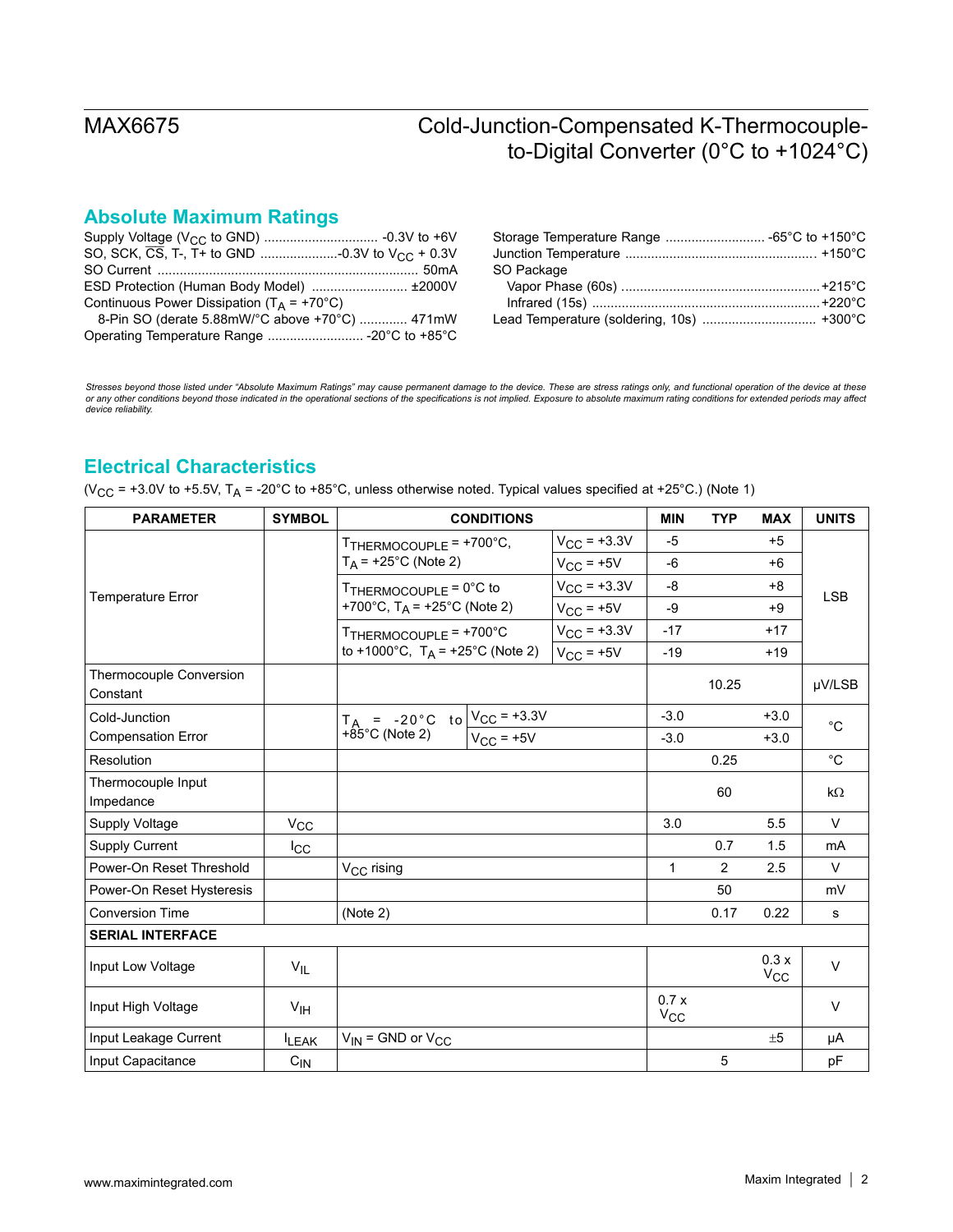## **Electrical Characteristics (continued)**

(V<sub>CC</sub> = +3.0V to +5.5V, T<sub>A</sub> = -20°C to +85°C, unless otherwise noted. Typical values specified at +25°C.) (Note 1)

| <b>PARAMETER</b>                  | <b>SYMBOL</b>   | <b>CONDITIONS</b>                   | <b>MIN</b>         | <b>TYP</b> | <b>MAX</b> | <b>UNITS</b> |
|-----------------------------------|-----------------|-------------------------------------|--------------------|------------|------------|--------------|
| Output High Voltage               | V <sub>OH</sub> | $I_{\text{SOURCE}} = 1.6 \text{mA}$ | $V_{\rm CC}$ - 0.4 |            |            | v            |
| <b>Output Low Voltage</b>         | VOL             | $I_{SINK}$ = 1.6mA                  |                    |            | 0.4        | v            |
| <b>TIMING</b>                     |                 |                                     |                    |            |            |              |
| Serial Clock Frequency            | $f_{SCL}$       |                                     |                    |            | 4.3        | <b>MHz</b>   |
| <b>SCK Pulse High Width</b>       | $t_{CH}$        |                                     | 100                |            |            | ns           |
| <b>SCK Pulse Low Width</b>        | $t_{CL}$        |                                     | 100                |            |            | ns           |
| CSB Fall to SCK Rise              | tcss            | $C_1 = 10pF$                        | 100                |            |            | ns           |
| CSB Fall to Output Enable         | t <sub>DV</sub> | $C_1 = 10pF$                        |                    |            | 100        | ns           |
| <b>CSB Rise to Output Disable</b> | $t_{TR}$        | $C_1 = 10pF$                        |                    |            | 100        | ns           |
| SCK Fall to Output Data Valid     | t <sub>DO</sub> | $C_1 = 10pF$                        |                    |            | 100        | ns           |

**Note 1:** All specifications are 100% tested at  $T_A$  = +25°C. Specification limits over temperature ( $T_A$  =  $T_{MIN}$  to  $T_{MAX}$ ) are guaranteed by design and characterization, not production tested.

**Note 2:** Guaranteed by design. Not production tested.

## **Typical Operating Characteristics**

( $V_{CC}$  = +3.3V, T<sub>A</sub> = +25°C, unless otherwise noted.)



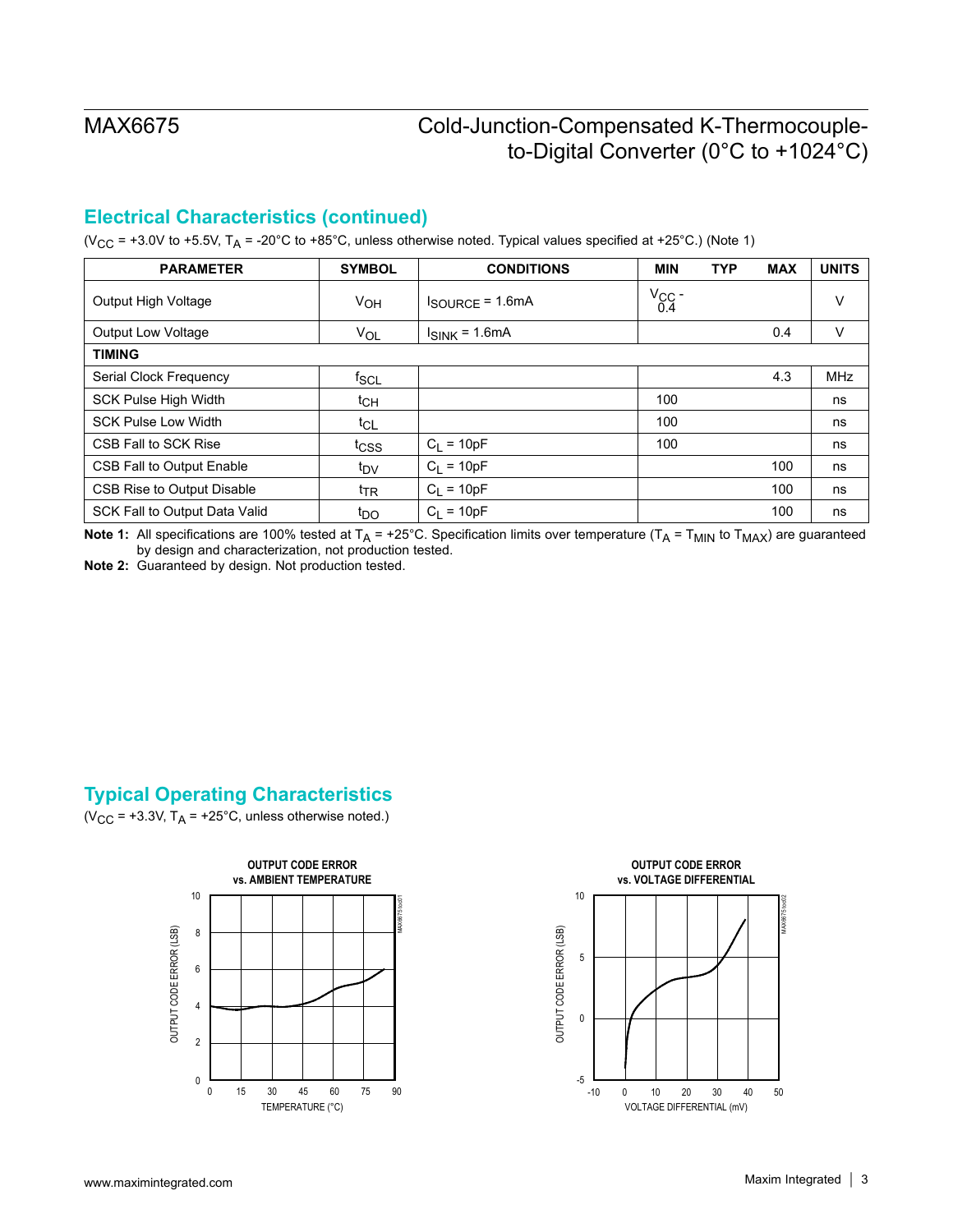## **Pin Description**

| PIN | <b>NAME</b>            | <b>FUNCTION</b>                                                                  |
|-----|------------------------|----------------------------------------------------------------------------------|
| 1   | <b>GND</b>             | Ground                                                                           |
| 2   | $T -$                  | Alumel Lead of Type-K Thermocouple.<br>Should be connected to ground externally. |
| 3   | $T+$                   | Chromel Lead of Type-K Thermocouple                                              |
| 4   | Vcc                    | Positive Supply. Bypass with a 0.1µF<br>capacitor to GND.                        |
| 5   | <b>SCK</b>             | Serial Clock Input                                                               |
| 6   | $\overline{\text{CS}}$ | Chip Select. Set CS low to enable the serial<br>interface.                       |
| 7   | SO                     | Serial Data Output                                                               |
| 8   | N.C.                   | No Connection                                                                    |

## **Detailed Description**

The MAX6675 is a sophisticated thermocouple-to-digital converter with a built-in 12-bit analog-to-digital converter (ADC). The MAX6675 also contains cold-junction compensation sensing and correction, a digital controller, an SPI-compatible interface, and associated control logic.

The MAX6675 is designed to work in conjunction with an external microcontroller  $(\mu C)$  or other intelligence in thermostatic, process-control, or monitoring applications.

### **Temperature Conversion**

The MAX6675 includes signal-conditioning hardware to convert the thermocouple's signal into a voltage compatible with the input channels of the ADC. The T+and Tinputs connect to internal circuitry that reduces the introduction of noise errors from the thermocouple wires.

Before converting the thermoelectric voltages into equivalent temperature values, it is necessary to compensate for the difference between the thermocouple cold-junction side (MAX6675 ambient temperature) and a 0°C virtual reference. For a type-K thermocouple, the voltage changes by 41µV/°C, which approximates the thermocouple characteristic with the following linear equation:

$$
V_{OUT} = (41 \mu V / °C) 5 (T_R - T_{AMB})
$$

Where:

 $V_{\text{OUT}}$  is the thermocouple output voltage ( $\mu$ V).

 $T_R$  is the temperature of the remote thermocouple junction (°C).

 $T_{AMB}$  is the ambient temperature ( $°C$ ).

### **Cold-Junction Compensation**

The function of the thermocouple is to sense a difference in temperature between two ends of the thermocouple wires. The thermocouple's hot junction can be read from 0°C to +1023.75°C. The cold end (ambient temperature of the board on which the MAX6675 is mounted) can only range from -20°C to +85°C. While the temperature at the cold end fluctuates, the MAX6675 continues to accurately sense the temperature difference at the opposite end.

The MAX6675 senses and corrects for the changes in the ambient temperature with cold-junction compensation. The device converts the ambient temperature reading into a voltage using a temperature-sensing diode. To make the actual thermocouple temperature measurement, the MAX6675 measures the voltage from the thermocouple's output and from the sensing diode. The device's internal circuitry passes the diode's voltage (sensing ambient temperature) and thermocouple voltage (sensing remote temperature minus ambient temperature) to the conversion function stored in the ADC to calculate the thermocouple's hot-junction temperature.

Optimal performance from the MAX6675 is achieved when the thermocouple cold junction and the MAX6675 are at the same temperature. Avoid placing heat-generating devices or components near the MAX6675 because this may produce cold-junction-related errors.

### **Digitization**

The ADC adds the cold-junction diode measurement with the amplified thermocouple voltage and reads out the 12-bit result onto the SO pin. A sequence of all zeros means the thermocouple reading is 0°C. A sequence of all ones means the thermocouple reading is +1023.75°C.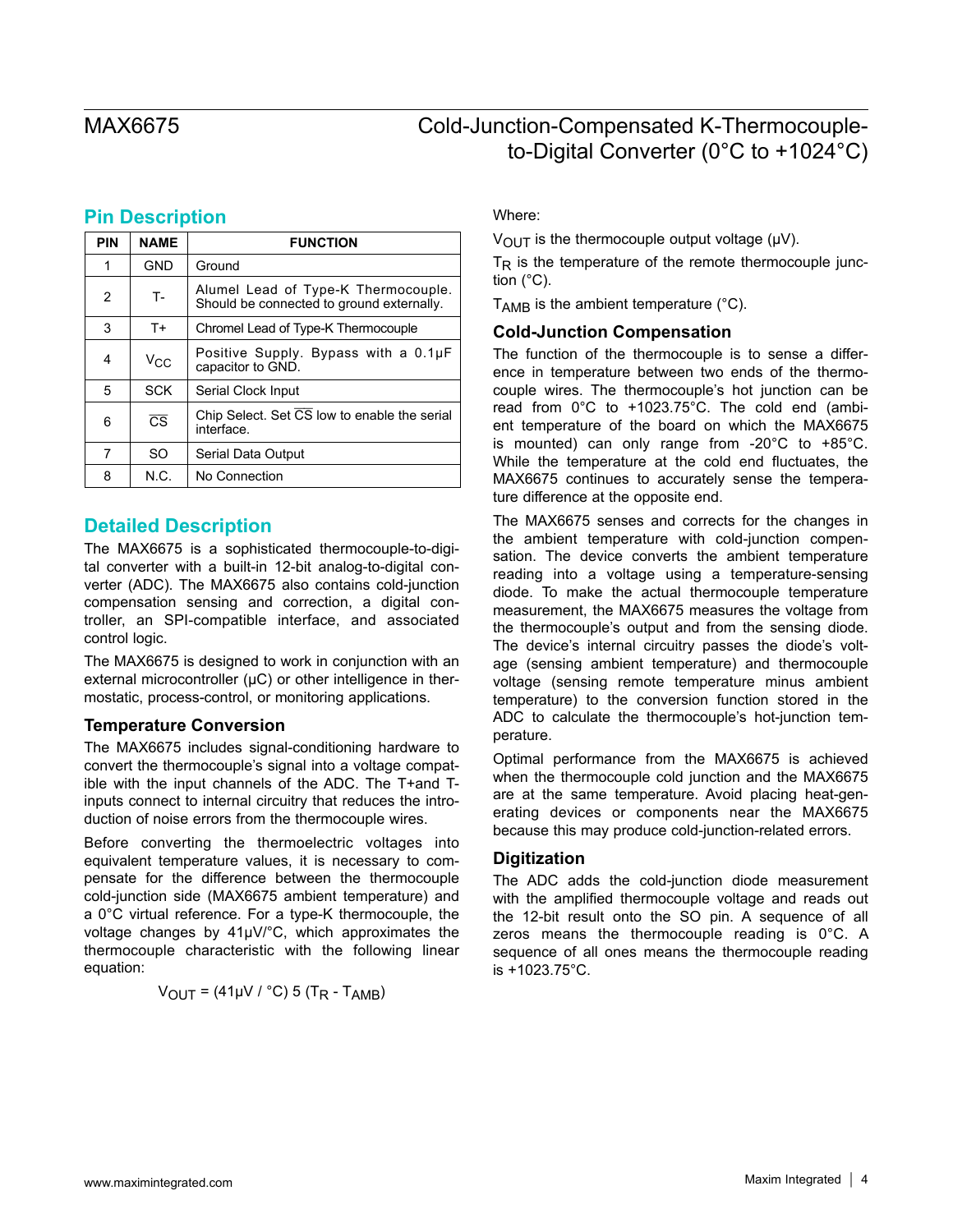## **Applications Information**

### **Serial Interface**

The T*ypical Application Circuit* shows the MAX6675 interfaced with a microcontroller. In this example, the MAX6675 processes the reading from the thermocouple and transmits the data through a serial interface. Force  $\overline{CS}$  low and apply a clock signal at SCK to read the results at SO. Forcing  $\overline{CS}$  low immediately stops any conversion process. Initiate a new conversion process by forcing  $\overline{CS}$  high.

Force CS low to output the first bit on the SO pin. A complete serial interface read requires 16 clock cycles. Read the 16 output bits on the falling edge of the clock. The first bit, D15, is a dummy sign bit and is always zero. Bits D14–D3 contain the converted temperature in the order of MSB to LSB. Bit D2 is normally low and goes high when the thermocouple input is open. D1 is low to provide a device ID for the MAX6675 and bit D0 is three-state.

Figure 1a is the serial interface protocol and Figure 1b shows the serial interface timing. Figure 2 is the SO output.

#### **Open Thermocouple**

Bit D2 is normally low and goes high if the thermocouple input is open. In order to allow the operation of the open thermocouple detector, T- must be grounded. Make the ground connection as close to the GND pin as possible.

#### **Noise Considerations**

The accuracy of the MAX6675 is susceptible to powersupply coupled noise. The effects of power-supply noise can be minimized by placing a 0.1µF ceramic bypass capacitor close to the supply pin of the device.

#### **Thermal Considerations**

Self-heating degrades the temperature measurement accuracy of the MAX6675 in some applications. The magnitude of the temperature errors depends on the thermal conductivity of the MAX6675 package, the

mounting technique, and the effects of airflow. Use a large ground plane to improve the temperature measurement accuracy of the MAX6675.

The accuracy of a thermocouple system can also be improved by following these precautions:

- Use the largest wire possible that does not shunt heat away from the measurement area.
- If small wire is required, use it only in the region of the measurement and use extension wire for the region with no temperature gradient.
- Avoid mechanical stress and vibration, which could strain the wires.
- When using long thermocouple wires, use a twistedpair extension wire.
- Avoid steep temperature gradients.
- Try to use the thermocouple wire well within its temperature rating.
- Use the proper sheathing material in hostile environments to protect the thermocouple wire.
- Use extension wire only at low temperatures and only in regions of small gradients.
- Keep an event log and a continuous record of thermocouple resistance.

### **Reducing Effects of Pick-Up Noise**

The input amplifier (A1) is a low-noise amplifier designed to enable high-precision input sensing. Keep the thermocouple and connecting wires away from electrical noise sources.

### **Chip Information**

TRANSISTOR COUNT: 6720 PROCESS: BiCMOS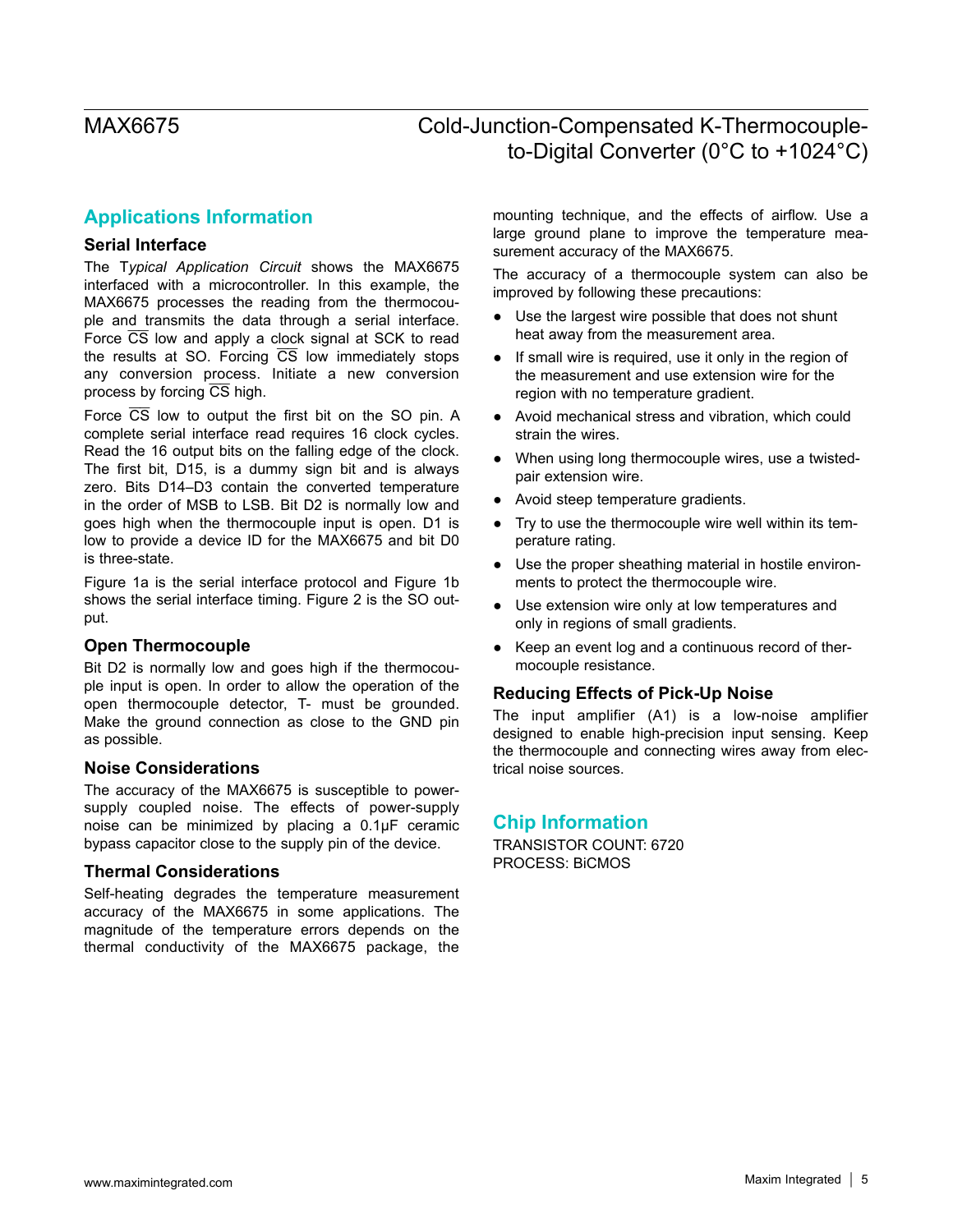

*Figure 1a. Serial Interface Protocol*



*Figure 1b. Serial Interface Timing*

| <b>BIT</b> | <b>DUMMY</b><br><b>SIGN BIT</b> |            | <b>12-BIT</b><br><b>TEMPERATURE READING</b> |         |    |    |   |   |  |  | <b>THERMOCOUPLE</b><br><b>INPUT</b> | <b>DEVICE</b><br>ID | <b>STATE</b> |  |                 |
|------------|---------------------------------|------------|---------------------------------------------|---------|----|----|---|---|--|--|-------------------------------------|---------------------|--------------|--|-----------------|
| Bit        | 15                              | 14         | 13                                          | 12<br>L | 44 | 10 | a | Q |  |  |                                     |                     |              |  |                 |
|            |                                 | <b>MSB</b> |                                             |         |    |    |   |   |  |  |                                     | ∟SB                 |              |  | Three-<br>state |

*Figure 2. SO Output*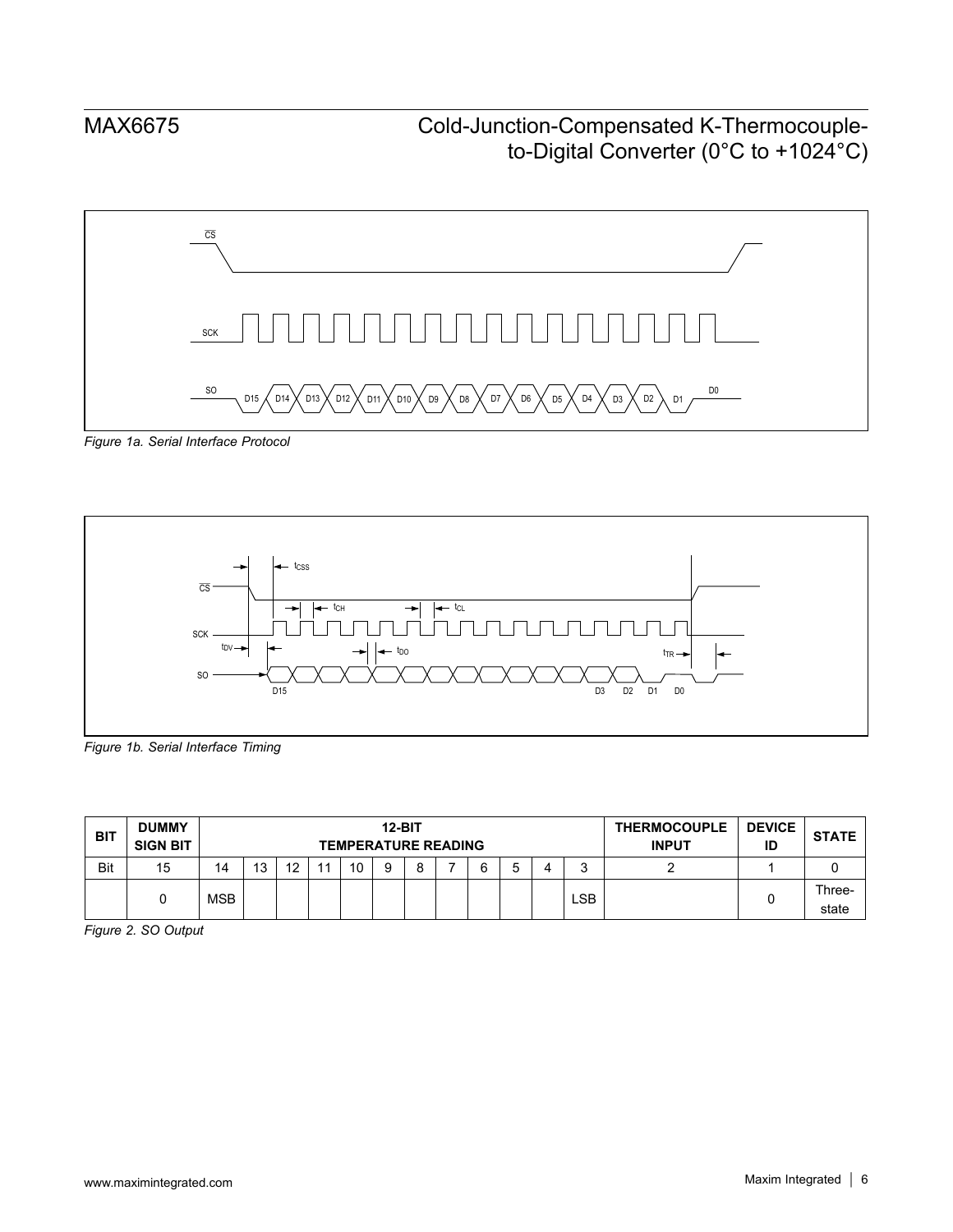# **Block Diagram**



### **Package Information**

For the latest package outline information and land patterns (footprints), go to **[www.maximintegrated.com/packages](http://www.maximintegrated.com/packages)**. Note that a "+", "#", or "-" in the package code indicates RoHS status only. Package drawings may show a different suffix character, but the drawing pertains to the package regardless of RoHS status.

| <b>PACKAGE</b> | <b>PACKAGE</b> | <b>OUTLINE</b> | LAND        |
|----------------|----------------|----------------|-------------|
| <b>TYPE</b>    | <b>CODE</b>    | NO.            | PATTERN NO. |
| 8 SO           | $S8+2$         | 21-0041        | 90-0096     |